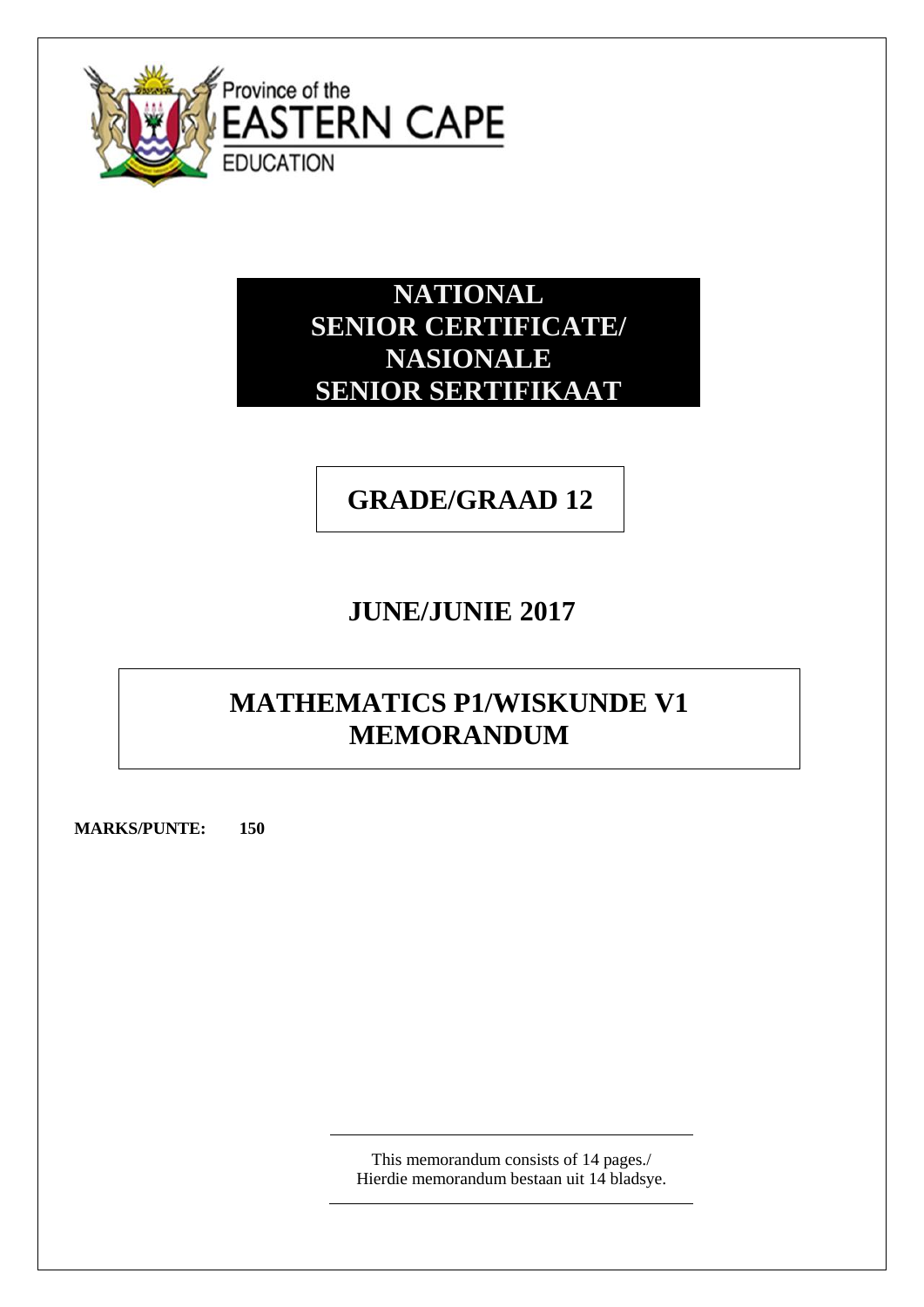### **NOTE/LET OP:**

- If a candidate answered a question TWICE, mark the FIRST attempt ONLY. *Indien 'n kandidaat 'n vraag TWEE keer beantwoord het, merk SLEGS die EERSTE poging.*
- Consistent accuracy(CA) applies in ALL aspects of the memorandum. *Volgehoue akkuraatheid geld deurgaans in ALLE aspekte van die memorandum.*
- If a candidate crossed out an attempt of a question and did not redo the question, mark the crossed-out attempt. *Indien 'n kandidaat 'n poging vir 'n vraag deurgetrek het en nie die vraag weer beantwoord het nie, merk die poging wat deurgetrek is.*
- The mark for substitution is awarded for substitution into the correct formula. *Die punt vir substitusie word toegeken vir substitusie in die korrekte formule.*

### **QUESTION 1/***VRAAG 1*

| 1.1.1 | $x^2 - x - 30 = 0$<br>$(x+5)(x-6) = 0$<br>$x + 5 = 0$ or/of $x - 6 = 0$<br>$x = -5$ or/of $x = 6$                                                                                                                                                                 | $\checkmark$ factors / faktore<br>$\checkmark$ x-values / waardes                                                                                                               | (3) |
|-------|-------------------------------------------------------------------------------------------------------------------------------------------------------------------------------------------------------------------------------------------------------------------|---------------------------------------------------------------------------------------------------------------------------------------------------------------------------------|-----|
| 1.1.2 | Penalise 1 mark for<br>$3x^2 + x - 1 = 0$<br>incorrect rounding off./<br>Penaliseer 1 punt vir<br>$\frac{-(1) \pm \sqrt{(1)^2 - 4(3)(-1)}}{2(3)}$<br>verkeerde afronding.<br>$x =$<br>$x = \frac{-1 \pm \sqrt{13}}{1}$<br>$\therefore$ x = 0,43 or / of x = -0,77 | $\checkmark$ substitution / vervanging<br>$\checkmark \checkmark$ x-values / waardes                                                                                            | (3) |
| 1.1.3 |                                                                                                                                                                                                                                                                   |                                                                                                                                                                                 |     |
|       | $x^2 \leq 2(x+4)$<br>$x^2 - 2x - 8 \le 0$<br>$(x+2)(x-4) \le 0$<br>4<br>$\therefore -2 \le x \le 4$ / $x \in [-2, 4]$                                                                                                                                             | $\checkmark$ factors / faktore<br>$\checkmark$ critical values with method<br>kritieke waardes met metode<br>$\checkmark$ answer (accuracy) /<br>antwoord (akkuraatheid)<br>(4) |     |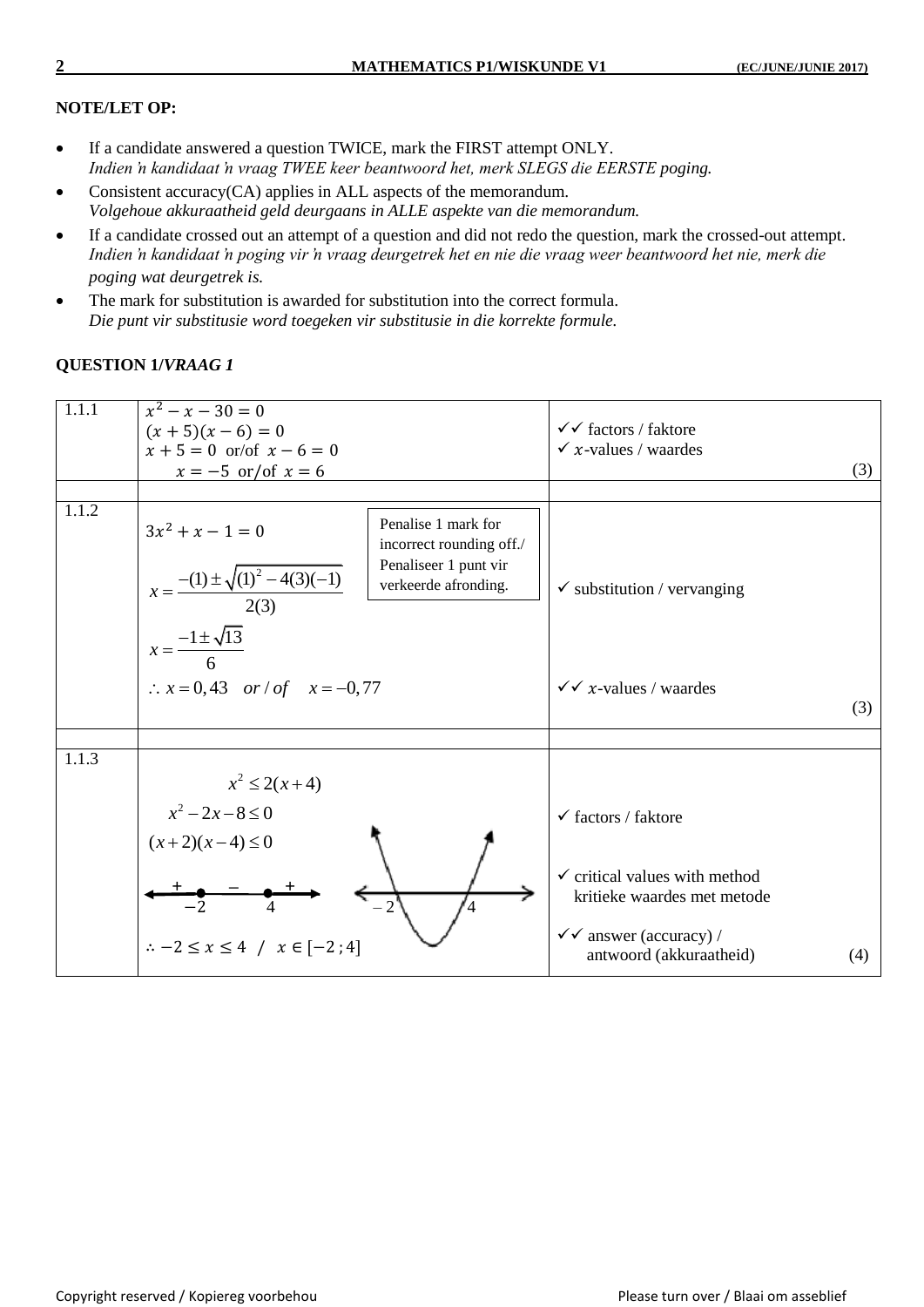| 1.1.4 | $3x-5\sqrt{x}=2$                                                                                                                                                                                         |                                                                                            |
|-------|----------------------------------------------------------------------------------------------------------------------------------------------------------------------------------------------------------|--------------------------------------------------------------------------------------------|
|       | $3x-2=5\sqrt{x}$                                                                                                                                                                                         | $\checkmark$ isolating/isoleer $5\sqrt{x}$                                                 |
|       | $(3x-2)^2 = (5\sqrt{x})^2$                                                                                                                                                                               | $\checkmark$ squaring both sides / kwadreer albei kante                                    |
|       | $9x^2 - 12x + 4 = 25x$                                                                                                                                                                                   |                                                                                            |
|       | $9x^2 - 37x + 4 = 0$                                                                                                                                                                                     | $\checkmark$ standard form / standaardvorm                                                 |
|       | $(9x-1)(x-4)=0$                                                                                                                                                                                          | $\checkmark$ answers / antwoorde                                                           |
|       | $\therefore x = \frac{1}{9}$ or / of $x = 4$                                                                                                                                                             |                                                                                            |
|       | $Check:3(\frac{1}{9})-5\sqrt{\frac{1}{9}}=2$<br>$3(4)-5\sqrt{4}=2$<br>$12 - 10 = 2$<br>$\frac{1}{3} - \frac{5}{3} = 2$<br>$-\frac{4}{3} \neq 2$<br>$2 = 2$<br>$\therefore$ $x = 4$ is the only solution. | $\checkmark$ testing and conclusion /<br>toets en gevolgtrekking                           |
|       | <b>OR/OF</b>                                                                                                                                                                                             |                                                                                            |
|       | $3x-5\sqrt{x}=2$<br>$3x-5x^{\frac{1}{2}}-2=0$<br>$(3x^{\frac{1}{2}}+1)(x^{\frac{1}{2}}-2)=0$<br>$3x^{\frac{1}{2}} = -1$ or / of $x^{\frac{1}{2}} = 2$                                                    | $\checkmark$ standard form / standard vorm<br>$\checkmark$ factors / faktore               |
|       | $x^{\frac{1}{2}} = -\frac{1}{3}$ or / of $x = 4$                                                                                                                                                         | $\checkmark$ answers / antwoorde                                                           |
|       | since $x^{\frac{1}{2}}$ must be >0                                                                                                                                                                       |                                                                                            |
|       | $x = 4$ is the only valid answer                                                                                                                                                                         | $\checkmark$ conclusion / gevolgtrekking<br>(5)                                            |
| 1.2   | $(x-3)^2 + (y-3)^2 = 18$ (2)                                                                                                                                                                             |                                                                                            |
|       | from / vanaf (1) : $y = x + 6$ (3)<br>(3) in (2): $(x-3)^2 + (x+6-3)^2 = 18$<br>$x^2-6x+9+x^2+6x+9=18$                                                                                                   | $\checkmark$ substitution / vervanging<br>$\checkmark$ removing brackets / verwyder hakies |
|       | $2x^2 = 0$                                                                                                                                                                                               | $\checkmark$ standard form / standaardvorm                                                 |
|       | $\therefore x = 0$                                                                                                                                                                                       | $\checkmark$ x-value / waarde                                                              |
|       | $y = 0 + 6$<br>$= 6$                                                                                                                                                                                     | $\checkmark$ y-value / waarde                                                              |
|       |                                                                                                                                                                                                          | (5)                                                                                        |
|       |                                                                                                                                                                                                          |                                                                                            |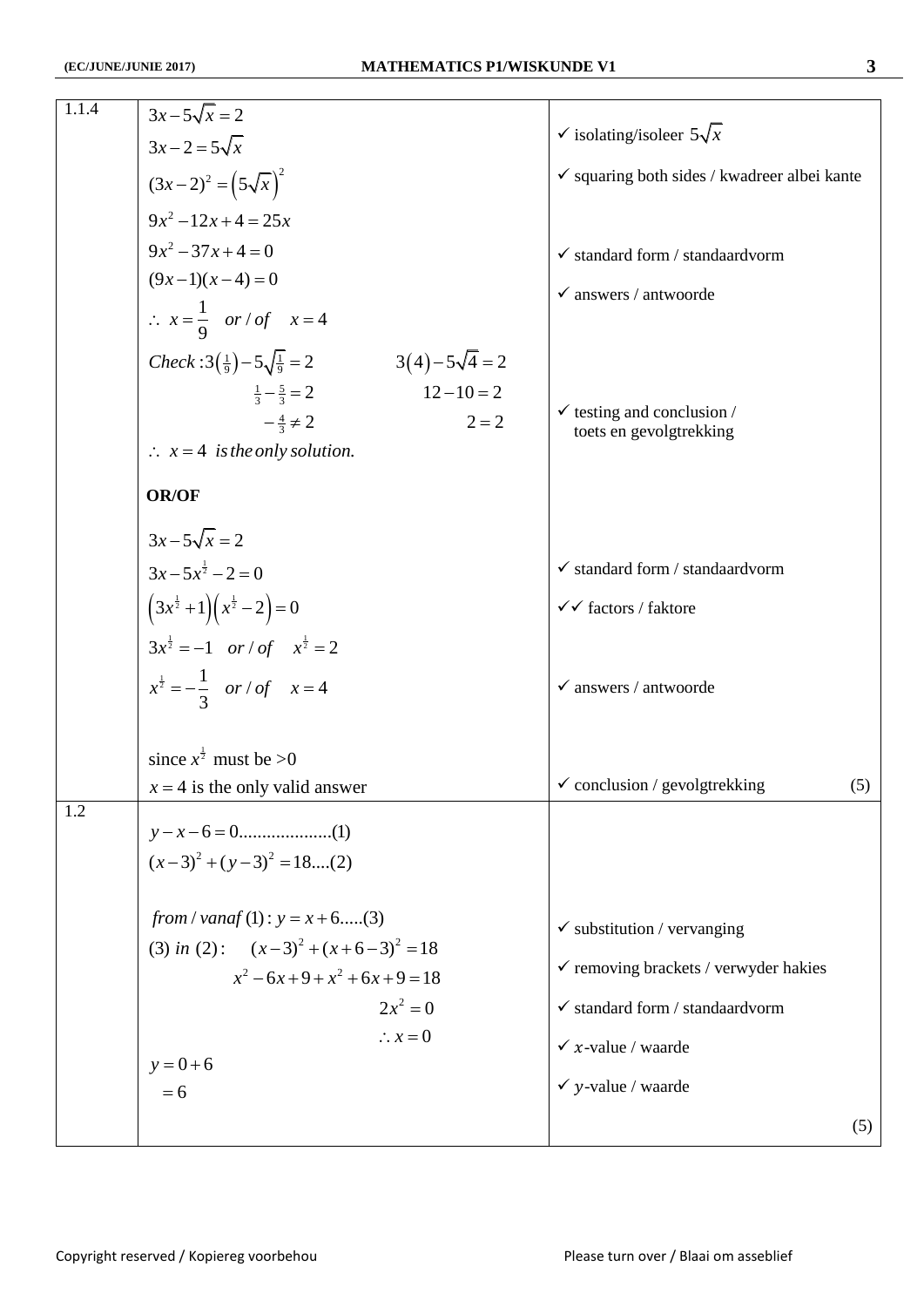| 1.3 | $1 + \frac{1}{1} = \frac{7}{5}$<br>$x + \frac{1}{x}$<br>х<br>If candidate after step 3 concludes<br>$\frac{x^2+1}{x^2+1} = \frac{1}{5}$<br>$x = 2$ , then max of $(2/5)$<br>$\mathcal{X}$<br>As kandidaat na stap 3 aflei dat | $\checkmark$ adding denominator / optel van noemer<br>$\checkmark$ simplification / vereenvoudiging |
|-----|-------------------------------------------------------------------------------------------------------------------------------------------------------------------------------------------------------------------------------|-----------------------------------------------------------------------------------------------------|
|     | $x = 2$ is, dan maks van $(2/5)$<br>$\frac{x^2+1}{x^2+1} = \frac{1}{5}$                                                                                                                                                       |                                                                                                     |
|     | $2x^2 + 2 = 5x$<br>$2x^2-5x+2=0$                                                                                                                                                                                              | $\checkmark$ standard form / standard vorm                                                          |
|     | $(2x-1)(x-2) = 0$<br>$x = \frac{1}{2}$ or / of $x = 2$                                                                                                                                                                        | $\checkmark$ factors or formula / faktore of formule                                                |
|     |                                                                                                                                                                                                                               | $\checkmark$ answers / antwoorde<br>(5)                                                             |
|     |                                                                                                                                                                                                                               | $[25]$                                                                                              |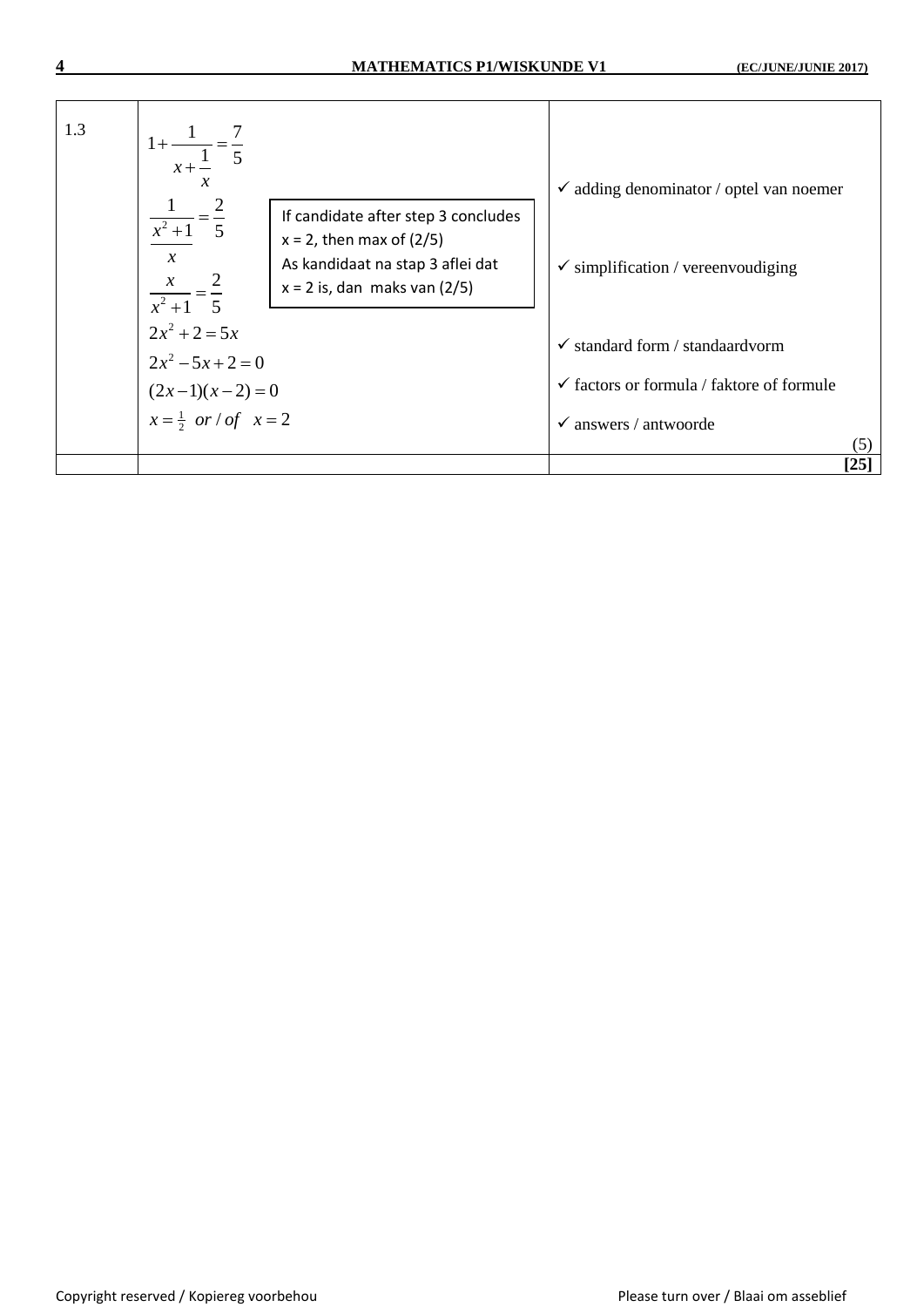#### **QUESTION 2/***VRAAG 2*

| 2.1.1 | 1; 5; 12; 22; x; y<br>$\begin{array}{ccc} 4 & 7 & 10 \\ 3 & 3 & -2^{\text{nd}} \end{array}$ differences                                                                                                                                           |                                                                                    |     |
|-------|---------------------------------------------------------------------------------------------------------------------------------------------------------------------------------------------------------------------------------------------------|------------------------------------------------------------------------------------|-----|
|       |                                                                                                                                                                                                                                                   |                                                                                    |     |
|       | $T_5 = 35$ and/en $T_6 = 51$                                                                                                                                                                                                                      | $\checkmark$ answers / antwoorde                                                   | (2) |
| 2.1.2 | 2a = 3 3a + b = 4 a + b + c = 1 $a = \frac{3}{2}$ 3 $(\frac{3}{2})$ + b = 4 $\frac{3}{2} - \frac{1}{2}$ + c = 1 $\checkmark$ a = $\frac{3}{2}$<br>b = $-\frac{1}{2}$ c = 0 $\checkmark$ c = 4<br>$\therefore T_n = \frac{3}{2}n^2 - \frac{1}{2}n$ | $\checkmark$ answer / antwoord                                                     | (4) |
| 2.1.3 |                                                                                                                                                                                                                                                   |                                                                                    |     |
|       | $\frac{3}{2}n^2 - \frac{1}{2}n = 3432$<br>$\frac{3}{2}n^2 - \frac{1}{2}n - 3432 = 0$                                                                                                                                                              | $\checkmark$ equation / vergelyking                                                |     |
|       | $3n^2 - n - 6864 = 0$                                                                                                                                                                                                                             | $\checkmark$ standard form / standard<br>vorm                                      |     |
|       | $(3n+143)(n-48)=0$                                                                                                                                                                                                                                | $\checkmark$ factors or formula / faktore of formule                               |     |
|       | $n=-\frac{143}{3}$ or / of $n=48$                                                                                                                                                                                                                 | $\checkmark$ answer $n = 48 /$ antwoord $n = 48$                                   | (4) |
|       |                                                                                                                                                                                                                                                   |                                                                                    |     |
| 2.2.1 | $T_2 - T_1 = T_3 - T_2$<br>$m + \sqrt{2} = 3\sqrt{2} - m$<br>$2m = 2\sqrt{2}$<br>$m=\sqrt{2}$                                                                                                                                                     | $\checkmark$ method / metode<br>$\checkmark$ answer / antwoord                     |     |
|       |                                                                                                                                                                                                                                                   |                                                                                    |     |
|       | <b>OR/OF</b>                                                                                                                                                                                                                                      |                                                                                    |     |
|       | $m = \frac{-\sqrt{2} + 3\sqrt{2}}{2}$                                                                                                                                                                                                             | $\checkmark$ method / metode                                                       |     |
|       | $m = \frac{2\sqrt{2}}{2}$                                                                                                                                                                                                                         | $\checkmark$ answer / antwoord                                                     |     |
|       | $m = \sqrt{2}$                                                                                                                                                                                                                                    |                                                                                    | (2) |
| 2.2.2 | $T_{51} = a + 50d$                                                                                                                                                                                                                                | $\checkmark$ value of d / waarde van d                                             |     |
|       | $=-\sqrt{2}+50(2\sqrt{2})$<br>$= 99\sqrt{2}$                                                                                                                                                                                                      | $\checkmark$ substitution into correct formula /<br>vervanging in korrekte formule |     |
|       |                                                                                                                                                                                                                                                   | $\checkmark$ answer / antwoord                                                     |     |
|       |                                                                                                                                                                                                                                                   |                                                                                    | (3) |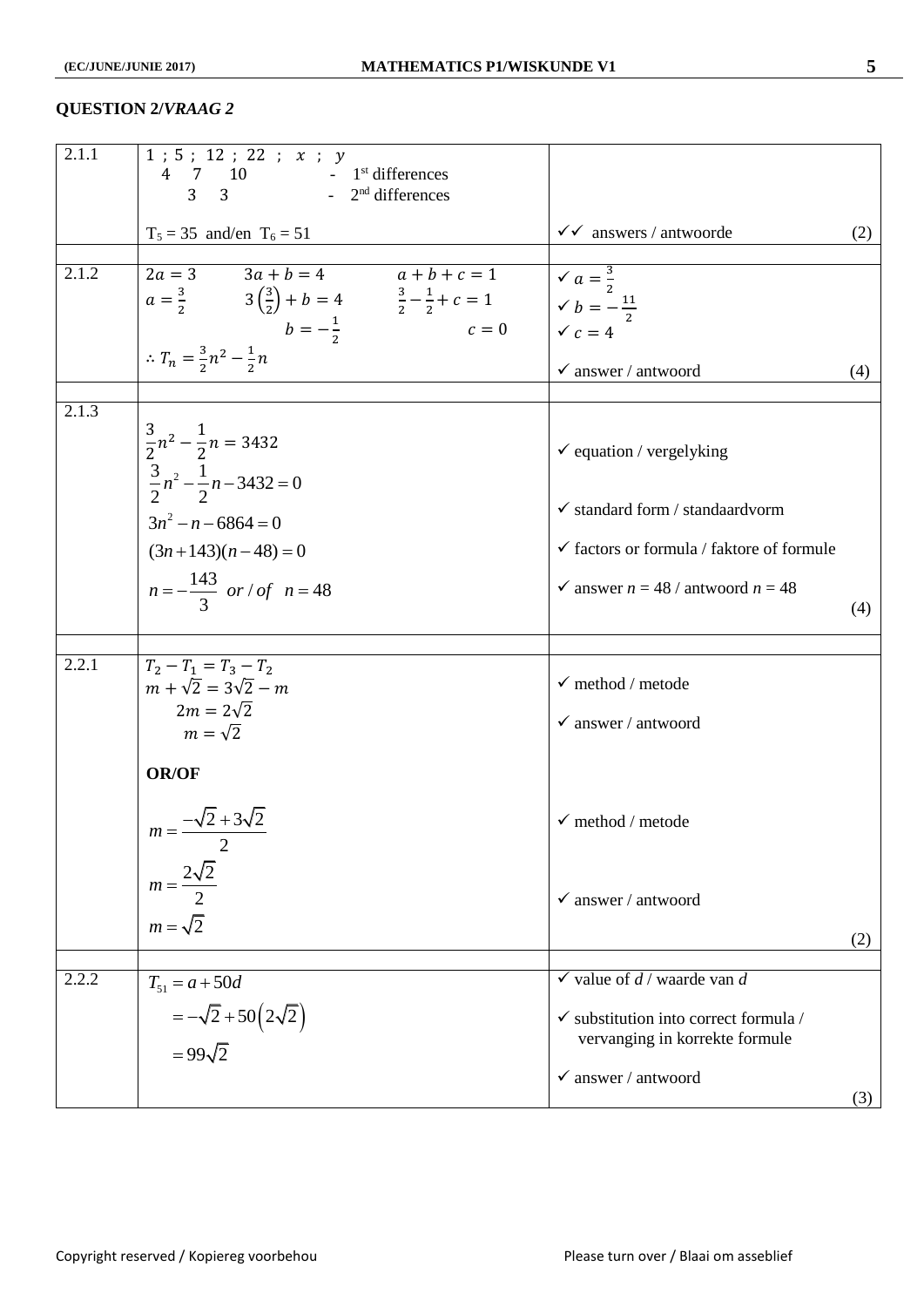#### **6 MATHEMATICS P1/WISKUNDE V1 (EC/JUNE/JUNIE 2017)**

| 2.3   | Terms between 50 and 500 divisible by 7<br>First term $= 56$<br>and Last term $= 497$       | $\checkmark$ identification of first and last terms /                  |
|-------|---------------------------------------------------------------------------------------------|------------------------------------------------------------------------|
|       | $56 + (n-1)(7) = 497$                                                                       | vasstel van eerste en laaste terme                                     |
|       | $\left(\frac{497-56}{7}\right)+1$<br>$56 + 7n - 7 = 497$                                    | $\checkmark$ substitution / vervanging                                 |
|       | <b>OR/OF</b><br>$7n = 448$<br>$= 64$ terms / terme                                          |                                                                        |
|       | $n = 64$ terms / terme                                                                      | $\checkmark$ answer / antwoord                                         |
|       | If $/As: (500 - 50)/7 = 64,29$ : $n = 64$<br>max/maks. (1/3)                                | (3)                                                                    |
| 2.4.1 | <i>OR/OF</i> $\frac{2}{1}$ ; $\frac{2}{3}$ ; $\frac{2}{9}$<br>$a=2$ & $r=\frac{1}{3}$       |                                                                        |
|       | $T_n = 2\left(\frac{1}{3}\right)^{n-1}$<br>$T_n = \frac{2}{3^{n-1}}$                        | $\checkmark$ method / metode                                           |
|       | $=2\left(\frac{1}{3}\right)^{n}\left(\frac{1}{3}\right)^{-1}$<br>$=\frac{2}{(3^n)(3^{-1})}$ | $\checkmark$ substitution / vervanging                                 |
|       | $=6\left(\frac{1}{3}\right)^n$<br>$= 6(3)^{-n}$                                             |                                                                        |
|       | $= 6\left(\frac{1}{3}\right)^{n}$                                                           | $\checkmark$ answer / antwoord = 6 $\left(\frac{1}{3}\right)^n$<br>(3) |
| 2.4.2 | $-1 < r < 1$                                                                                | $\checkmark$ Yes                                                       |
|       | Yes, because<br>$-1 < \frac{1}{3} < 1$                                                      | $\checkmark$ reason<br>(2)                                             |
|       |                                                                                             |                                                                        |
| 2.4.3 | $3^p = S_{\infty} - S_4$                                                                    |                                                                        |
|       | $3^p = \frac{2}{\sqrt{1-\left(\frac{1}{3}\right)^4}}$<br>$1-\frac{1}{3}$                    | $\checkmark$ substitution / vervanging                                 |
|       | $3^p = 3 - \frac{80}{27}$                                                                   | $\checkmark$ simplification / vereenvoudiging                          |
|       | $3^p = \frac{81}{27} - \frac{80}{27}$                                                       | $\checkmark$ exponential law / eksponensiële wet                       |
|       | $3^p = \frac{1}{27}$                                                                        |                                                                        |
|       | $3^p = 3^{-3}$                                                                              | $\checkmark$ answer / antwoord                                         |
|       | $\therefore p = -3$                                                                         | (5)                                                                    |
| 2.5   | $= 1 + (1 + 1) + (1 + 1 + 1) + (1 + 1 + 1 + 1) + (1 + 1 + 1 + 1) + (1 + 1 + 1 + 1 + 1)$     | $\checkmark$ expansion /<br>uitbreiding                                |
|       | $=1+2+3+4+5+6$<br>$= 21$                                                                    | $\checkmark$ answer / antwoord<br>(2)                                  |
|       |                                                                                             | $[30]$                                                                 |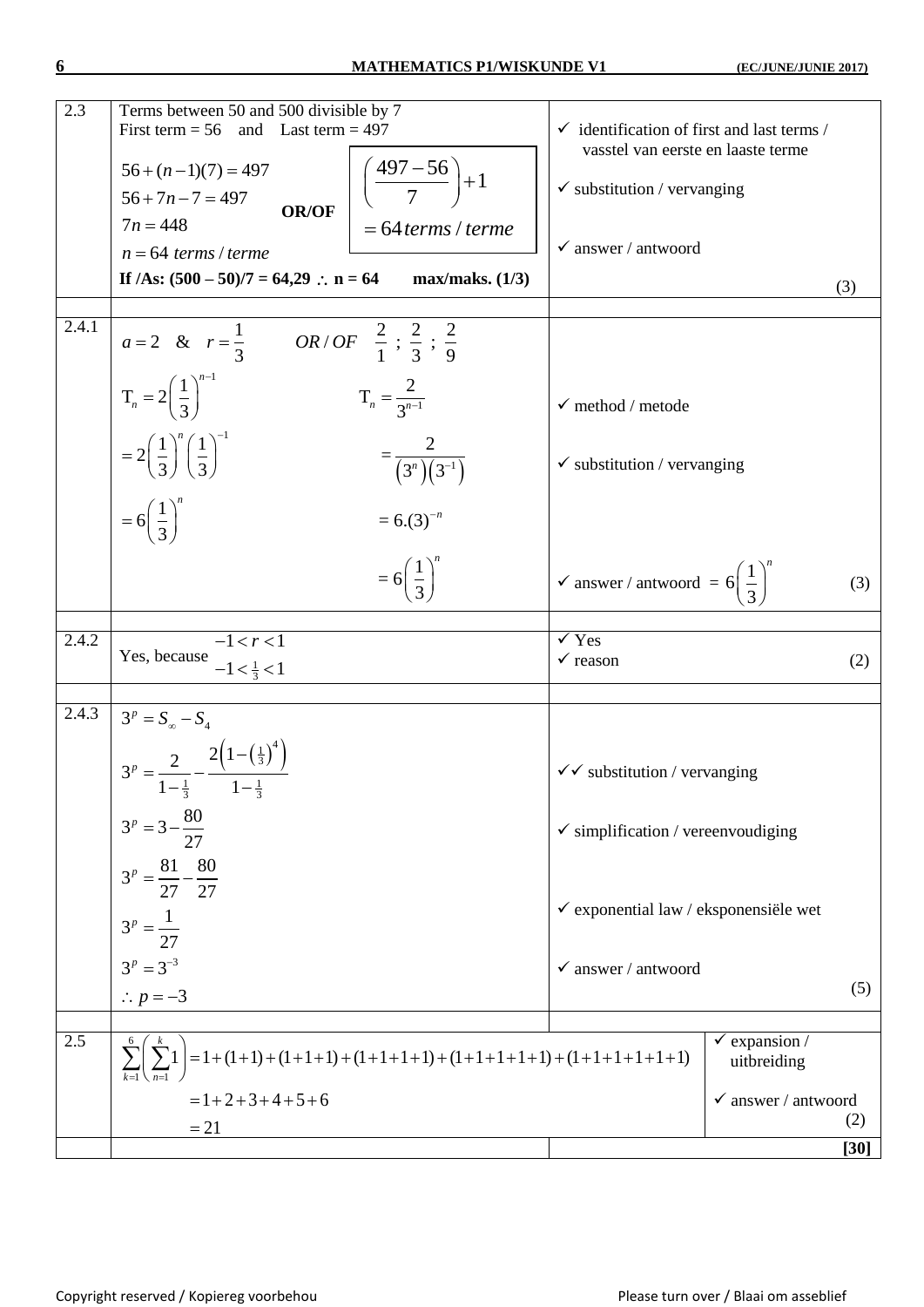#### **QUESTION 3/***VRAAG 3*

| 3.1.1 | $x=5$                                                                                                  | $\checkmark$ answer / antwoord                                                                                                                         | (1) |
|-------|--------------------------------------------------------------------------------------------------------|--------------------------------------------------------------------------------------------------------------------------------------------------------|-----|
| 3.1.2 | $(x-5)^2 = 4$<br>$x - 5 = \pm 2$<br>$x = 3$ or/of $x = 7$<br>OR/OF<br>$x^2-10x+25=4$<br>$x^2-10x+21=0$ | $\checkmark$ let / stel $y = 0$<br>$\checkmark$ square root / vierkants<br>wortel<br>$\checkmark$ answer / antwoord<br>$\checkmark$ let / stel $y = 0$ | (3) |
|       | $(x-3)(x-7) = 0$<br>$x = 3$ or/of $x = 7$                                                              | $\checkmark$ factors / faktore<br>$\checkmark$ answers / antwoorde                                                                                     |     |
| 3.1.3 | 21<br>$\overline{3}$<br>$\mathcal{X}$<br>$(5; -4)$                                                     | $\checkmark$ x-intercepts / x-afsnitte<br>$\checkmark$ y-intercepts / y-afsnit<br>$\checkmark$ turning point / draaipunt<br>$\checkmark$ shape / vorm  | (4) |
| 3.1.4 | Range of $f: y \in [-4; \infty]$ or / of $y \ge -4$ $y \in R$                                          | $\checkmark$ answer / antwoord                                                                                                                         | (1) |
| 3.1.5 | Reflection about the $x$ -axis /<br>Refleksie in die $x$ -as                                           | $\checkmark$ answer / antwoord                                                                                                                         |     |
|       | $y = -(x-5)^2 + 4$                                                                                     | $\checkmark$ equation / vergelyking                                                                                                                    | (2) |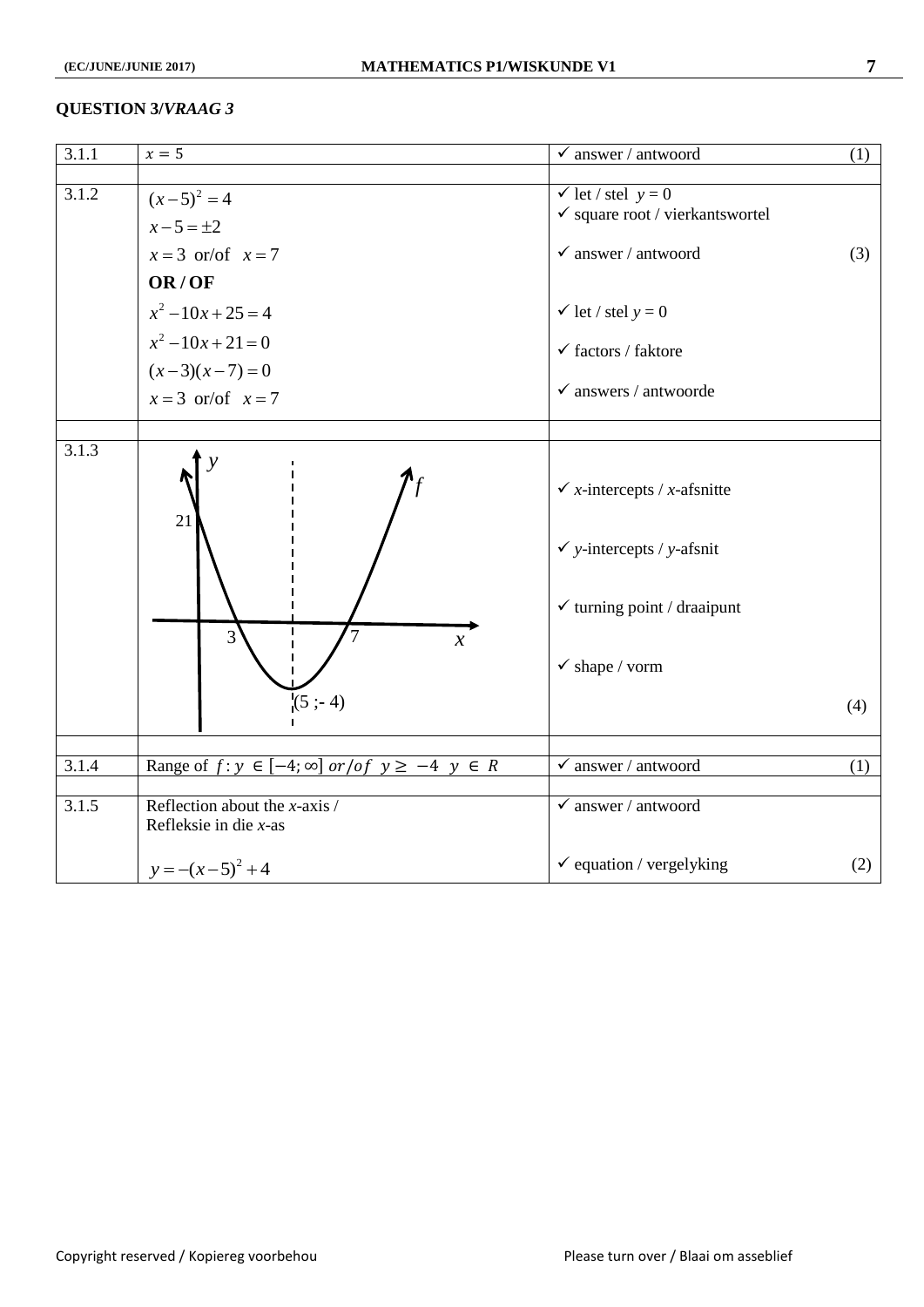| 3.2 | $x^2 + 3 = kx - 1$                                                    |                                            |        |
|-----|-----------------------------------------------------------------------|--------------------------------------------|--------|
|     | $\checkmark$ equating / gelykstel<br>$x^2 - kx + 4 = 0$               |                                            |        |
|     | For $g(x)$ to be a tangent, roots are equal.                          | $\checkmark$ standard form / standard vorm |        |
|     | $b^2 - 4ac = 0$                                                       | $\checkmark$ $\Lambda = 0$                 |        |
|     |                                                                       |                                            |        |
|     | $(-k)^2 - 4(1)(4) = 0$<br>$k^2 - 16 = 0$                              | $\checkmark$ substitution / vervanging     |        |
|     | $k^2 = 16$ / $(k+4)(k-4) = 0$<br>$k = \pm 4$ / $k = -4$ or/of $k = 4$ |                                            |        |
|     |                                                                       | $\checkmark$ answers / antwoord            | (5)    |
|     |                                                                       |                                            | $[16]$ |

### **QUESTION 4/***VRAAG 4*

| 4.1 | $p=1$ and/en $q=2$                                          | $\checkmark$ value of p / waarde van p                   |
|-----|-------------------------------------------------------------|----------------------------------------------------------|
|     |                                                             | $\checkmark$ value of q / waarde van q<br>(2)            |
| 4.2 |                                                             |                                                          |
|     | $y = \frac{a}{(x+1)} + 2$                                   |                                                          |
|     | $4 = \frac{a}{0+1} + 2$                                     | $\checkmark$ substitution of point / vervanging van punt |
|     | $a=2$                                                       | $\checkmark$ value of <i>a</i> / waarde van <i>a</i>     |
|     | $\therefore y = \frac{2}{(x+1)} + 2$                        | $\checkmark$ equation / vergelyking                      |
|     |                                                             | (3)                                                      |
|     |                                                             |                                                          |
| 4.3 | Point of intersection of axes of symmetry of f is $(-1; 2)$ | $\checkmark$ point of intersection / snypunt             |
|     | Point of intersection of axes of symmetry of $g$ is:        |                                                          |
|     | $x-3=-x+1$                                                  | $\checkmark$ equating / gelykstel                        |
|     | $2x = 4$                                                    |                                                          |
|     | $x = 2$                                                     | $\checkmark$ x-value and y-value /                       |
|     | $y = -1$                                                    | x-waarde en y-waarde                                     |
|     | Transformation is from $(-1,2) \rightarrow (2,-1)$          | $\checkmark$ method / metode                             |
|     | $\therefore$ 3 units to the right and 3 units down          | $\checkmark$ answer / antwoord<br>(5)                    |
|     |                                                             | $[10]$                                                   |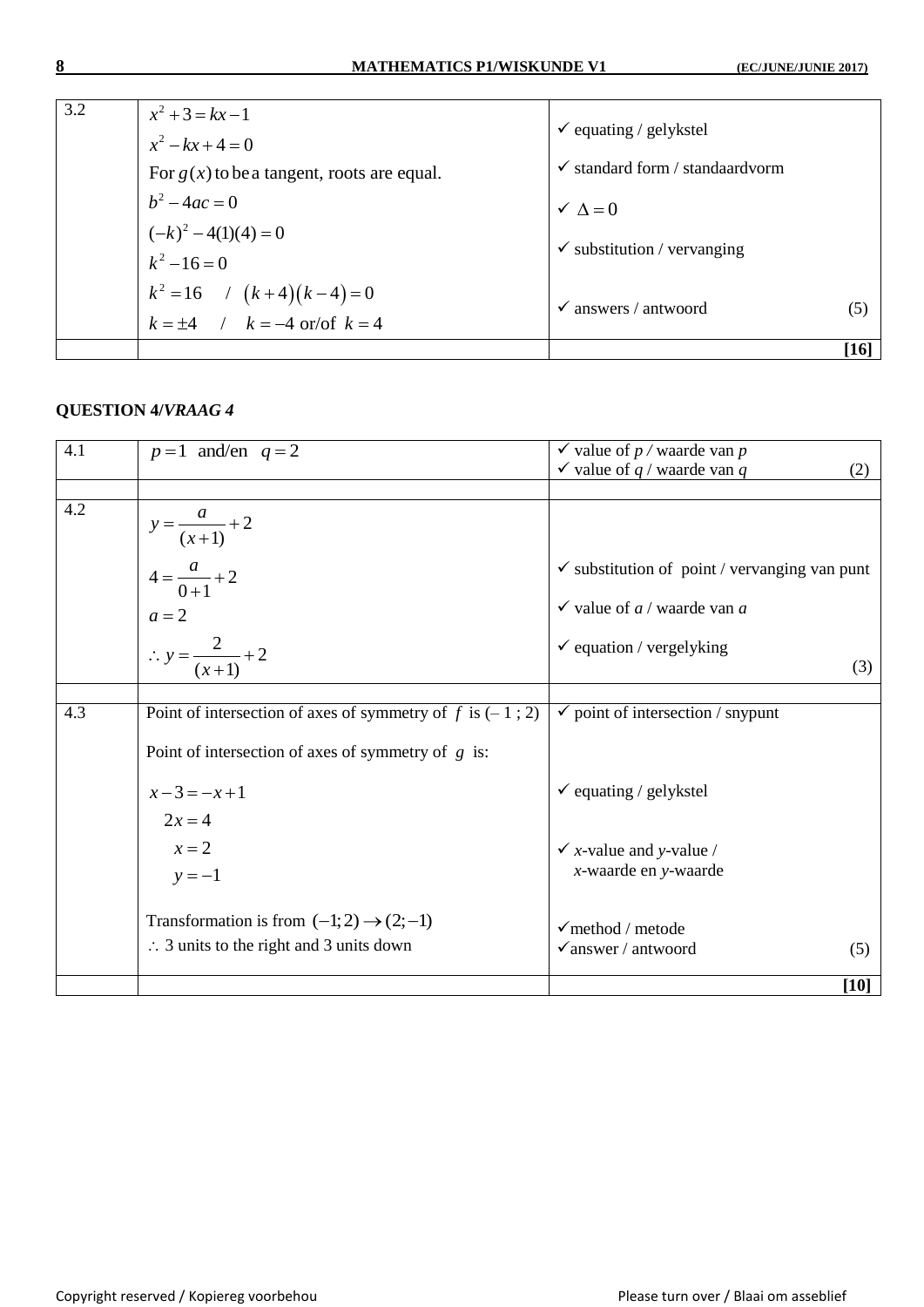#### **QUESTION 5/***VRAAG 5*

| 5.1 | $rac{5}{6} = a^1 + \frac{1}{2}$                                               | $\checkmark$ substitution / vervanging                                   |        |
|-----|-------------------------------------------------------------------------------|--------------------------------------------------------------------------|--------|
|     | $\therefore a = \frac{1}{3}$                                                  | $\checkmark$ answer / antwoord                                           | (2)    |
|     |                                                                               |                                                                          |        |
| 5.2 | $p = \left(\frac{1}{3}\right)^{-2} + \frac{1}{2} = 9\frac{1}{2}$              | $\checkmark$ substitution / vervanging<br>$\checkmark$ answer / antwoord | (2)    |
| 5.3 | $g: y = \left(\frac{1}{3}\right)^{-x} + \frac{1}{2}$                          | $\checkmark$ answer / antwoord                                           |        |
|     | $=3^{x}+\frac{1}{2}$                                                          |                                                                          | (1)    |
|     |                                                                               |                                                                          |        |
| 5.4 | $h(x) = 3^x$                                                                  | $\checkmark$ answer / antwoord h                                         |        |
|     | $h^{-1}$ : $y = \log_3 x$ or/of $\frac{\log x}{\log 3}$                       | $\checkmark$ answer / antwoord $h^{-1}$                                  | (2)    |
|     |                                                                               |                                                                          |        |
| 5.5 | Points : $(-2; 9\frac{1}{2})$ and $(0; \frac{3}{2})$                          | $\checkmark$ coordinates of A / koördinate van A.                        |        |
|     | $m = \frac{y_2 - y_1}{x_2 - x_1}$<br>$=\frac{\frac{19}{2}-\frac{3}{2}}{-2-0}$ | $\checkmark$ substitution / vervanging                                   |        |
|     | $=\frac{8}{-2}$<br>$=-4$                                                      | $\checkmark$ answer / antwoord                                           | (3)    |
|     |                                                                               |                                                                          | $[10]$ |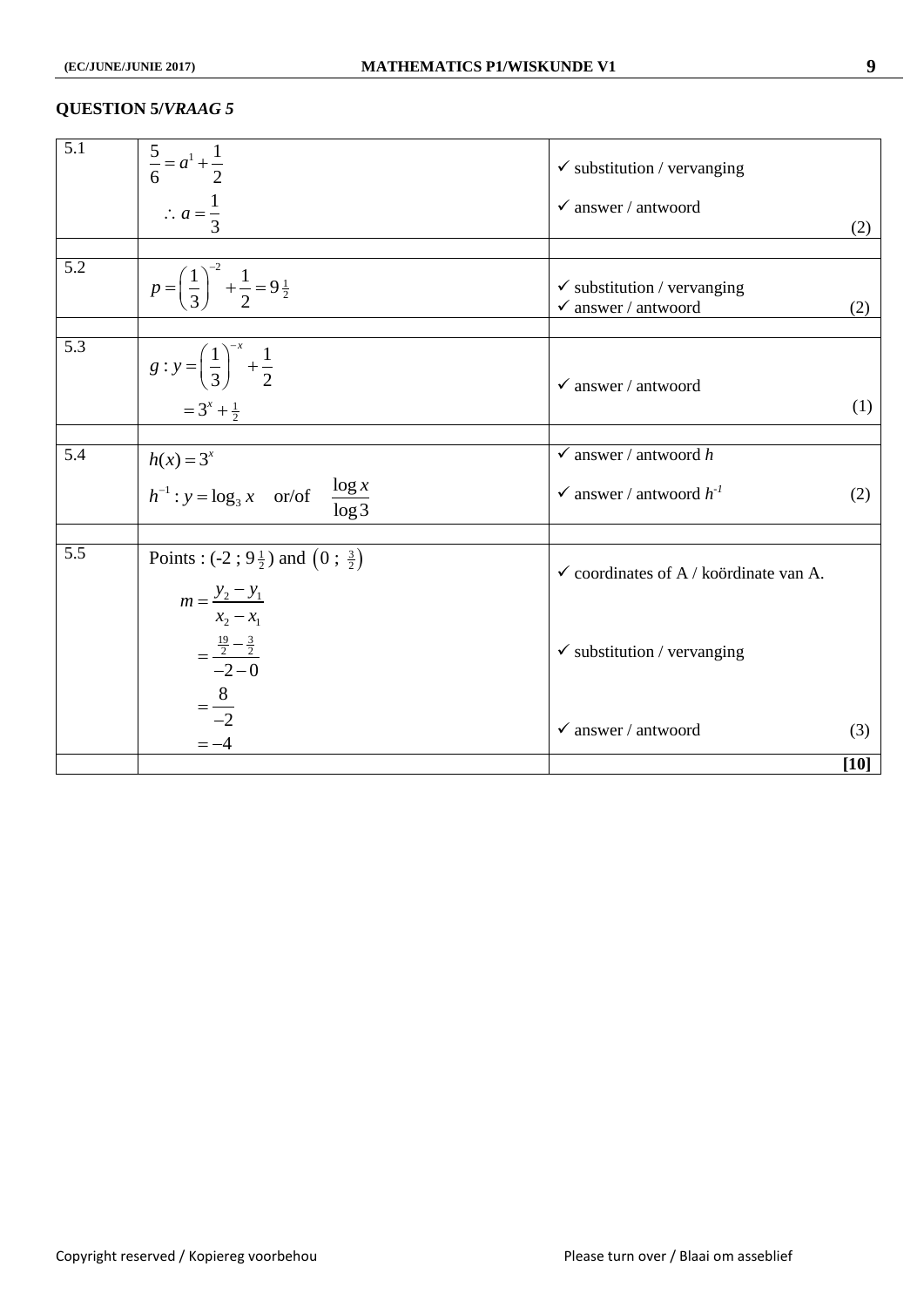### **QUESTION 6/***VRAAG 6*

| 6.1   | $1 + i_{eff} = \left(1 + \frac{i_{nom}}{n}\right)^n$<br>$i_{eff} = \left(1 + \frac{15}{1200}\right)^{12} - 1$                                                               | $\checkmark$ formula / formule                                                         |      |
|-------|-----------------------------------------------------------------------------------------------------------------------------------------------------------------------------|----------------------------------------------------------------------------------------|------|
|       |                                                                                                                                                                             | $\checkmark$ substitution / vervanging                                                 |      |
|       | $= 0,1607545177$                                                                                                                                                            |                                                                                        |      |
|       | effective rate / effektiewe koers = $16,08\%$ p. a                                                                                                                          | $\checkmark$ answer / antwoord                                                         | (3)  |
| 6.2.1 | $A = P(1 + in)$<br>$= 75000(1 + 12\% \times 8)$<br>$= R147000$                                                                                                              | $\checkmark$ substitution / vervanging                                                 |      |
|       | R <sub>147</sub> 000                                                                                                                                                        | $\checkmark$ answer / antwoord                                                         |      |
|       | $\frac{1}{96}$ months<br>Monthly installment:                                                                                                                               |                                                                                        |      |
|       | $=R1531,25$                                                                                                                                                                 | $\checkmark$ answer / antwoord                                                         | (3)  |
|       |                                                                                                                                                                             |                                                                                        |      |
| 6.2.2 | $A = P(1+i)^n$                                                                                                                                                              | $\checkmark$ substitution / vervanging                                                 |      |
|       | $147\,000 = 75\,000(1+i)^8$                                                                                                                                                 |                                                                                        |      |
|       | $(1+i)^8 = 1,96$                                                                                                                                                            | $\checkmark$ simplification / vereenvoudiging                                          |      |
|       | $1+i=\sqrt[8]{1,96}$                                                                                                                                                        |                                                                                        |      |
|       | $i = 1,087757306 - 1$                                                                                                                                                       | $\checkmark$ making i subject of the formula /<br>maak i die onderwerp van die formule |      |
|       | $i = 0,08775$                                                                                                                                                               |                                                                                        |      |
|       | rate / $koers = 8,78%$                                                                                                                                                      | $\checkmark$ answer / antwoord                                                         | (4)  |
| 6.3   | $A = 60000 \left(1 + \frac{0.07}{4}\right)^6 \left(1 + \frac{0.05}{12}\right)^{42} - 5000 \left(1 + \frac{0.05}{12}\right)^{24}$ $\bigvee \checkmark$ setting up equation / | opstel van vergelyking                                                                 |      |
|       | $\therefore$ = R73762,19                                                                                                                                                    |                                                                                        |      |
|       | OR/OF                                                                                                                                                                       | $\checkmark$ answer / antwoord                                                         |      |
|       | $A = \left[ 60000 \left( 1 + \frac{0.07}{4} \right) ^6 \left( 1 + \frac{0.05}{12} \right) ^{18} - 5000 \right] \left( 1 + \frac{0.05}{12} \right) ^{24}$                    |                                                                                        |      |
|       | $= R73762,19$                                                                                                                                                               |                                                                                        | (4)  |
|       |                                                                                                                                                                             |                                                                                        | [14] |
|       |                                                                                                                                                                             |                                                                                        |      |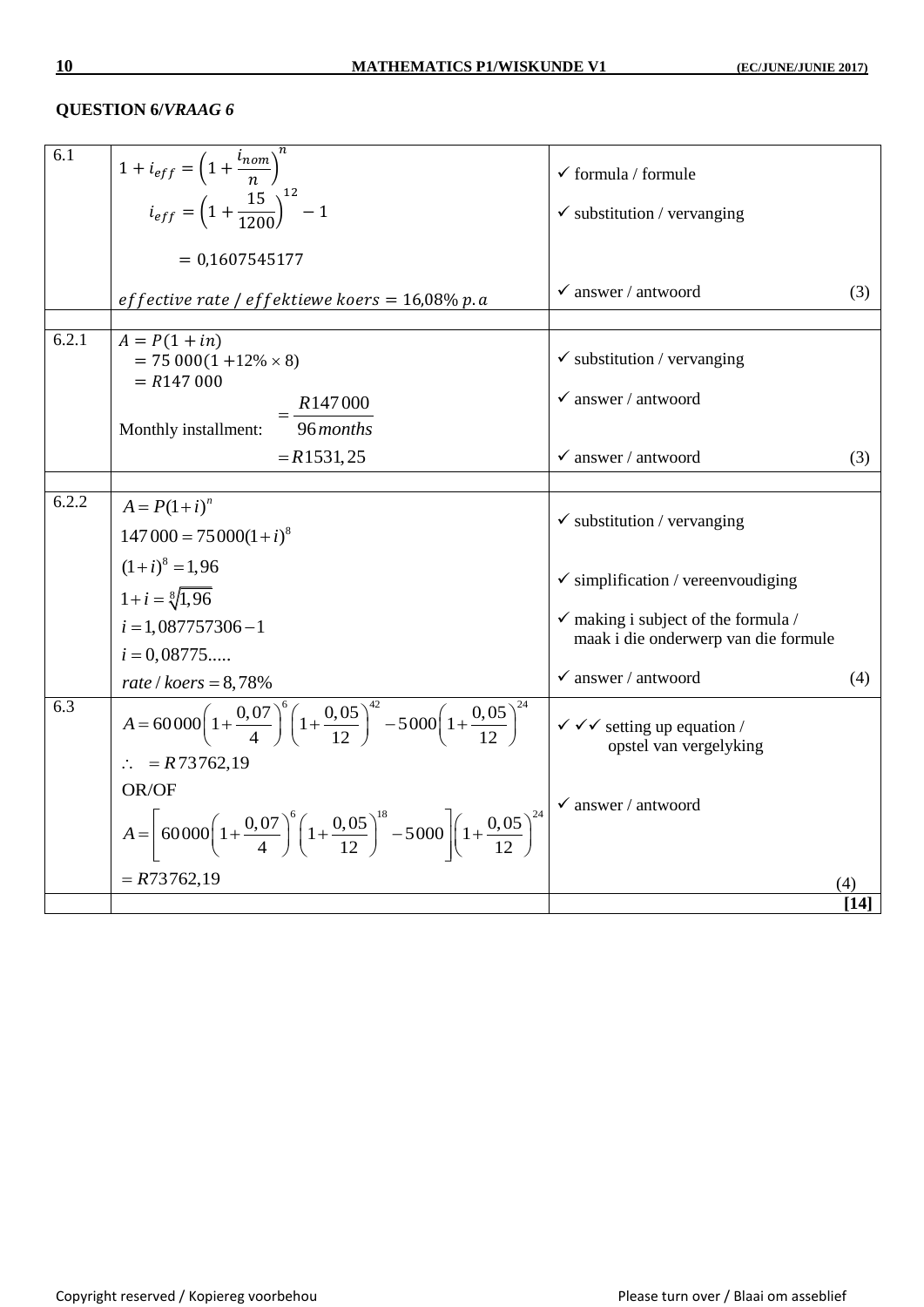## **QUESTION 7/***VRAAG 7*

| 7.1   | $f(x) = -2x^2$<br>$f(x+h) = -2(x+h)^2$                                                                                            |                                                 |                                                                   |                                                                                                                                                       |        |
|-------|-----------------------------------------------------------------------------------------------------------------------------------|-------------------------------------------------|-------------------------------------------------------------------|-------------------------------------------------------------------------------------------------------------------------------------------------------|--------|
|       | $=-2(x^2+2xh+h^2)$                                                                                                                |                                                 |                                                                   |                                                                                                                                                       |        |
|       | $=-2x^2-4xh-2h^2$<br>$f'(x) = \lim_{h \to 0} \frac{f(x+h) - f(x)}{h}$<br>$= \lim_{h\to 0} \frac{-2x^2 - 4xh - 2h^2 - (-2x^2)}{h}$ |                                                 | $\sqrt{-2x^2-4xh-2h^2}$                                           |                                                                                                                                                       |        |
|       |                                                                                                                                   |                                                 |                                                                   | Penalise 1 mark for incorrect use<br>of formula. Must show $f'(x)$ .<br>Penaliseer 1 punt vir verkeerde<br>gebruik van formule. Moet $f'(x)$<br>toon. |        |
|       |                                                                                                                                   |                                                 | $\checkmark$ substitution / vervanging                            |                                                                                                                                                       |        |
|       | $=\lim_{h\to 0} \frac{-4xh-2h^2}{h}$                                                                                              |                                                 |                                                                   |                                                                                                                                                       |        |
|       | $=\lim_{h\to 0} \frac{h(-4x-2h)}{h}$                                                                                              |                                                 |                                                                   | $\checkmark$ common factor / gemene faktor                                                                                                            |        |
|       | $=\lim_{h\to 0}(-4x-2h)$                                                                                                          |                                                 | $\checkmark$ answer / antwoord                                    |                                                                                                                                                       |        |
|       | $=-4x$                                                                                                                            | Answer ONLY: 0 marks<br>SLEGS antwoord: 0 punte |                                                                   |                                                                                                                                                       | (4)    |
| 7.2.1 | $y = 6x + 4x\sqrt{x}$                                                                                                             |                                                 |                                                                   | Penalise 1 mark for incorrect notation.<br>Penaliseer 1 punt vir verkeerde notasie.                                                                   |        |
|       | $y = 6x + 4x^{\frac{3}{2}}$                                                                                                       |                                                 |                                                                   |                                                                                                                                                       |        |
|       | $\frac{dy}{dx} = 6 + 6x^{\frac{1}{2}}$                                                                                            |                                                 | $\sqrt{4x^{\frac{3}{2}}}$<br>$\sqrt{6}$ $\sqrt{6x^{\frac{1}{2}}}$ |                                                                                                                                                       |        |
|       |                                                                                                                                   |                                                 |                                                                   |                                                                                                                                                       | (3)    |
| 7.2.2 |                                                                                                                                   |                                                 |                                                                   |                                                                                                                                                       |        |
|       | $D_t \frac{1-3t^2}{6t^2}$                                                                                                         |                                                 |                                                                   |                                                                                                                                                       |        |
|       | $= D_t \left[ \frac{1}{6t^2} - \frac{3t^2}{6t^2} \right]$                                                                         |                                                 |                                                                   |                                                                                                                                                       |        |
|       | $= D_t \left[ \frac{1}{6} t^{-2} - \frac{1}{2} \right]$                                                                           |                                                 | $\sqrt{\frac{1}{6}t^{-2}-\frac{1}{2}}$                            |                                                                                                                                                       |        |
|       | $=-\frac{1}{3}t^{-3}$ / $-\frac{1}{3t^3}$                                                                                         |                                                 | $\checkmark$ answer / antwoord                                    |                                                                                                                                                       | (3)    |
|       |                                                                                                                                   |                                                 |                                                                   |                                                                                                                                                       | $[10]$ |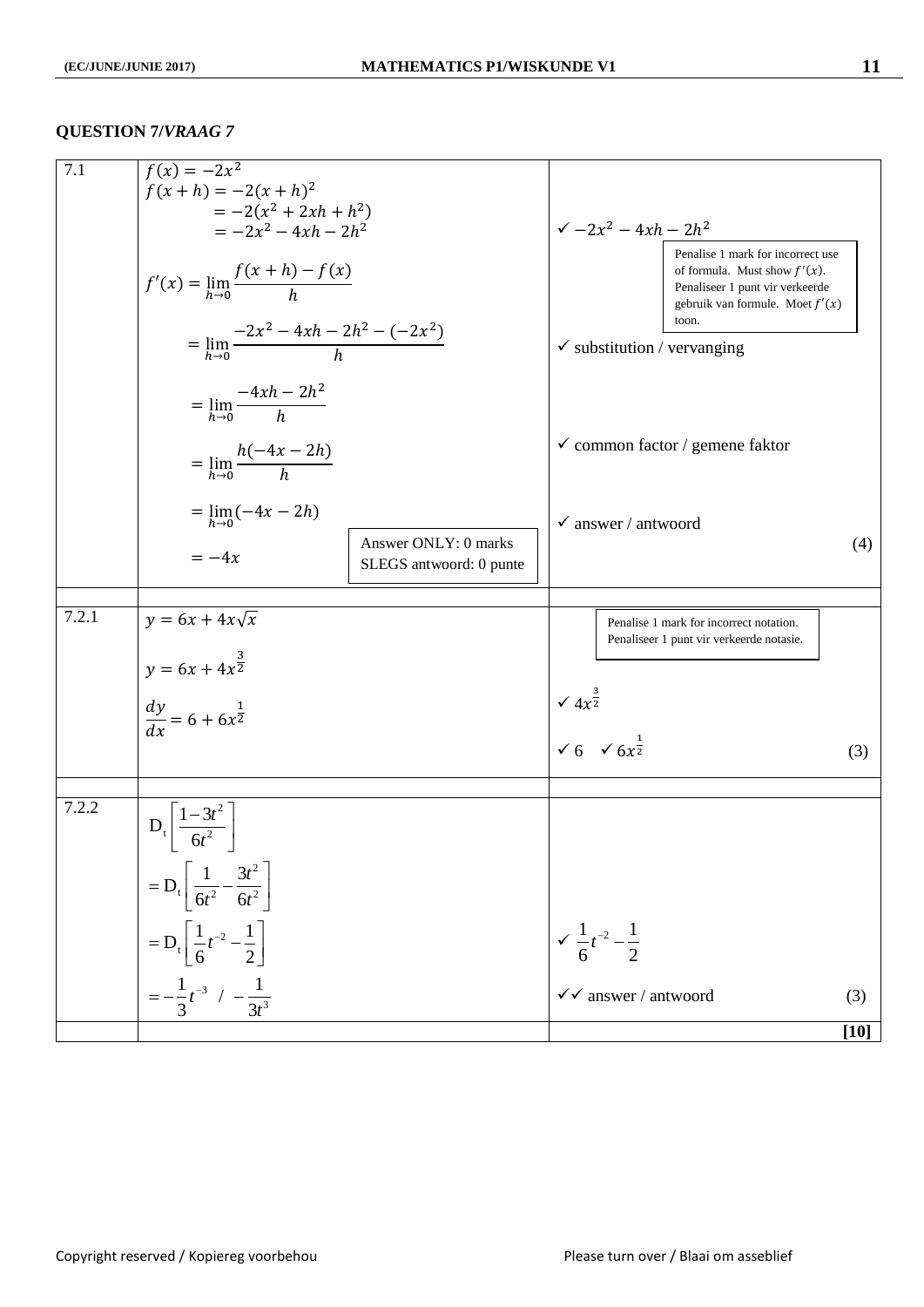### **QUESTION 8/***VRAAG 8*

| 8.1 | $y = 1(x-1)(x-1)(x-4)$                   | $\checkmark$ substitution / vervanging           |     |
|-----|------------------------------------------|--------------------------------------------------|-----|
|     | $=(x^2-2x+1)(x-4)$                       | $\checkmark$ expanding / uitbreiding             |     |
|     | $= x^{3} - 4x^{2} - 2x^{2} + 8x + x - 4$ |                                                  |     |
|     | $= x^3 - 6x^2 + 9x - 4$                  | $\checkmark$ answer / antwoord                   |     |
|     | $\therefore$ b = -6 and c = 9            |                                                  |     |
|     | <b>OR/OF</b>                             |                                                  |     |
|     | $1+b+c-4=0$                              |                                                  |     |
|     |                                          | $\checkmark$ both equations / albei vergelykings |     |
|     | $64+16b+4c-4=0$                          |                                                  |     |
|     | $16b+4c = -60$ (2)                       |                                                  |     |
|     | $(2)-(1)\times 4$ :                      |                                                  |     |
|     | $16b+4c = -60$                           |                                                  |     |
|     | $4b+4c=12$                               | $\checkmark$ subtraction / aftrekking            |     |
|     | $\therefore 12b = -72$                   |                                                  |     |
|     | $b = -6$                                 | $\checkmark$ answers / antwoorde                 |     |
|     |                                          |                                                  |     |
|     | $-6+c=3$                                 |                                                  |     |
|     | $\therefore$ c = 9                       |                                                  | (3) |
| 8.2 | $f(x) = x^3 - 6x^2 + 9x - 4$             |                                                  |     |
|     | $f'(x) = 3x^2 - 12x + 9 = 0$             | $\checkmark$ f'(x) = 0                           |     |
|     | $(3x-9)(x-1)=0$                          |                                                  |     |
|     | $3x - 9 = 0$ or/of $x - 1 = 0$           | $\checkmark$ factors / faktore                   |     |
|     | $x = 3$ or /of $x = 1$                   | $\checkmark$ x-values / waardes                  |     |
|     | $y = -4$                                 |                                                  |     |
|     | $B(3;-4)$                                | $\checkmark$ coordinates of B / koördinate van B | (4) |
|     |                                          |                                                  |     |
| 8.3 | $x < 1$ or/of $x > 3$                    | $\checkmark$ $x < 1$<br>$\times x > 3$           | (2) |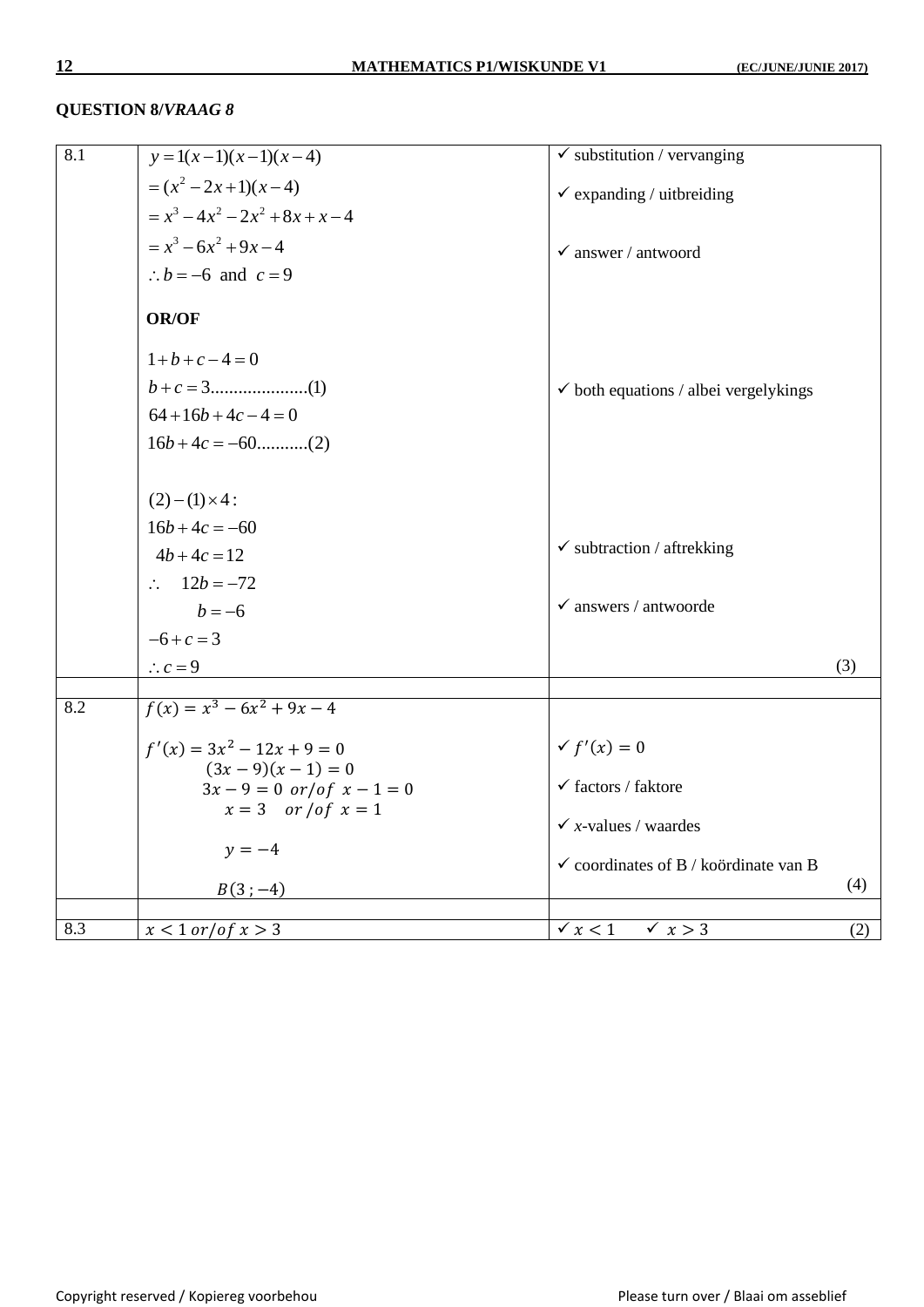| 8.4 | $f'(x) = 3x^2 - 12x + 9$<br>$f''(x) = 6x - 12 = 0$<br>$x = 2$ |                                                     |        |
|-----|---------------------------------------------------------------|-----------------------------------------------------|--------|
|     |                                                               | $f''(x) = 0$                                        |        |
|     |                                                               |                                                     |        |
|     | $y = -2$                                                      |                                                     |        |
|     | Point of inflection/infleksie punt: $(2; -2)$                 | $\checkmark$ coordinates / koördinate               |        |
|     |                                                               |                                                     |        |
|     | equation of line / vergelyking van lyn:                       | $\checkmark$ equation of line / vergelyking van lyn |        |
|     |                                                               |                                                     |        |
|     | $y = x-4$<br>-2 = 2 - 4<br>-2 = -2                            | $\checkmark$ method / metode                        |        |
|     |                                                               |                                                     | (4)    |
|     |                                                               |                                                     | $[13]$ |

## **QUESTION 9/***VRAAG 9*

| 9.1 | height of $\triangle APQ = (8 - y)$                                                                                                                            |                                                        |                                   |                                          |     |
|-----|----------------------------------------------------------------------------------------------------------------------------------------------------------------|--------------------------------------------------------|-----------------------------------|------------------------------------------|-----|
|     | $\frac{x}{10} = \frac{8-y}{8} \quad (\triangle APQ \parallel \triangle ABC)$                                                                                   |                                                        | $\checkmark$ ratios / verhoudings |                                          |     |
|     | $8x = 80 - 10y$                                                                                                                                                |                                                        |                                   |                                          |     |
|     | $10y = -8x + 80$                                                                                                                                               |                                                        |                                   |                                          |     |
|     | $y = -\frac{8}{10}x + 8$                                                                                                                                       |                                                        | $\checkmark$ answer / antwoord    |                                          | (2) |
|     |                                                                                                                                                                |                                                        |                                   |                                          |     |
| 9.2 | $A = l \times b$                                                                                                                                               |                                                        | $\checkmark$ formula / formule    |                                          |     |
|     | $= x \times \left(-\frac{8}{10}x + 8\right)$                                                                                                                   | No mark for the answer /<br>Geen punt vir die antwoord |                                   | $\checkmark$ substitution / vervanging   |     |
|     | $=-\frac{8}{10}x^2+8x$                                                                                                                                         |                                                        |                                   |                                          | (2) |
|     |                                                                                                                                                                |                                                        |                                   |                                          |     |
| 9.3 | $A(x) = 8x - \frac{8x^2}{10}$                                                                                                                                  |                                                        |                                   |                                          |     |
|     | $A'(x) = -\frac{16}{10}x + 8 = 0$<br>OR to get $y /$ OF om vir $y$ te kry<br>$x = -8 \times -\frac{10}{16}$<br>$A = 8(5) - \frac{8(5)^2}{10}$<br>$x = 5 \, cm$ |                                                        |                                   | $\checkmark$ A'(x) $\checkmark$ = 0      |     |
|     |                                                                                                                                                                |                                                        |                                   | $\checkmark$ length of x / lenghte van x |     |
|     | $y = -\frac{8}{10}(5) + 8 = 4 \, cm$                                                                                                                           | $= 20 \, cm^2$<br>$\therefore y = 4 \, cm$             |                                   | $\checkmark$ length of y / lengte van y  | (4) |
|     |                                                                                                                                                                |                                                        |                                   |                                          | [8] |
|     |                                                                                                                                                                |                                                        |                                   |                                          |     |